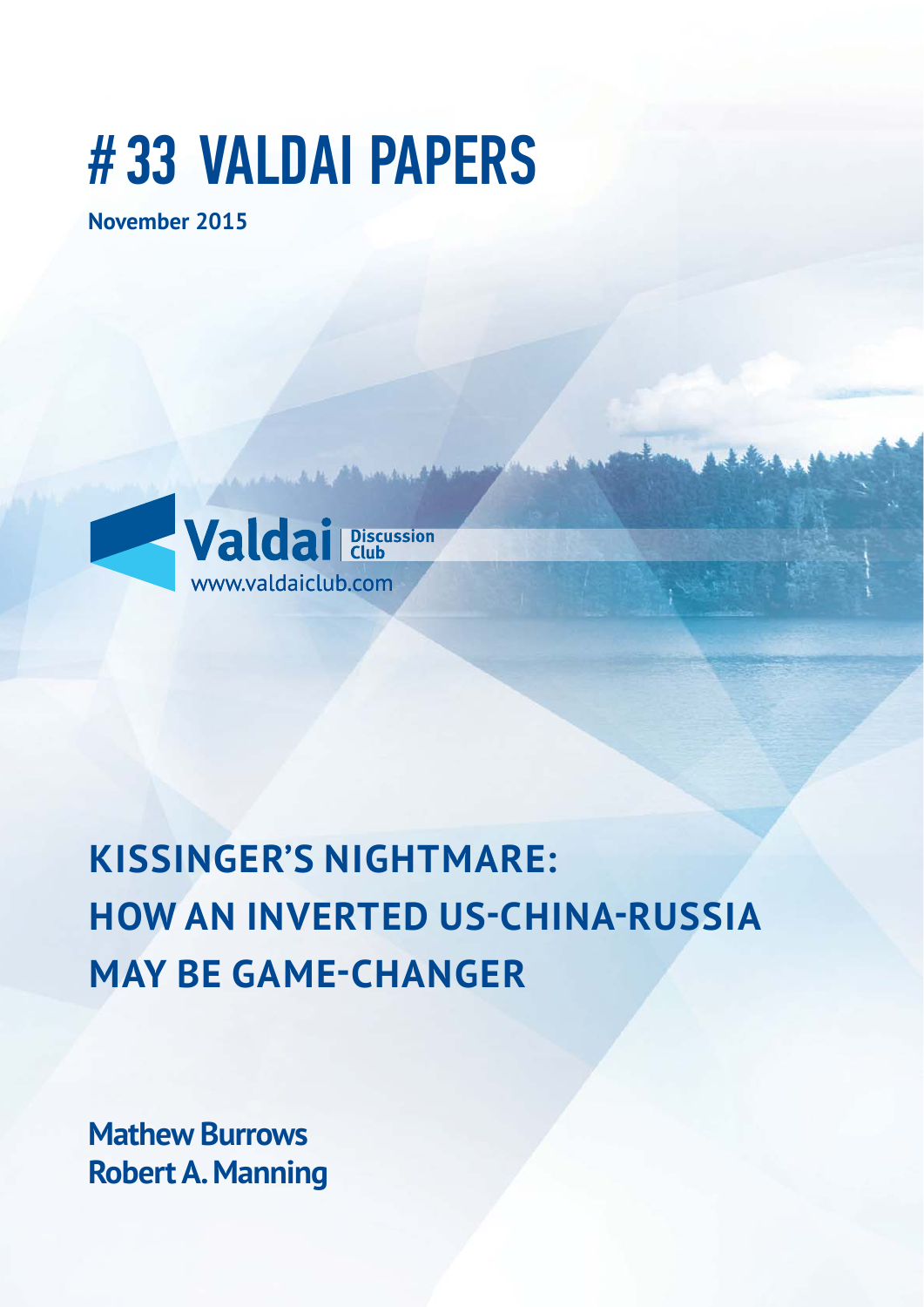## About the authors:

#### *Mathew Burrows*

*Director of the Atlantic Council's Strategic Foresight Initiative , USA*

#### *Robert A. Manning*

*Senior Fellow at the Atlantic Council, USA*

*\* This is a revised and expanded version of earlier article published on this topic in The National Interest http://nationalinterest.org/feature/americas-worst-nightmare-russia-china-are-getting-closer-13661.*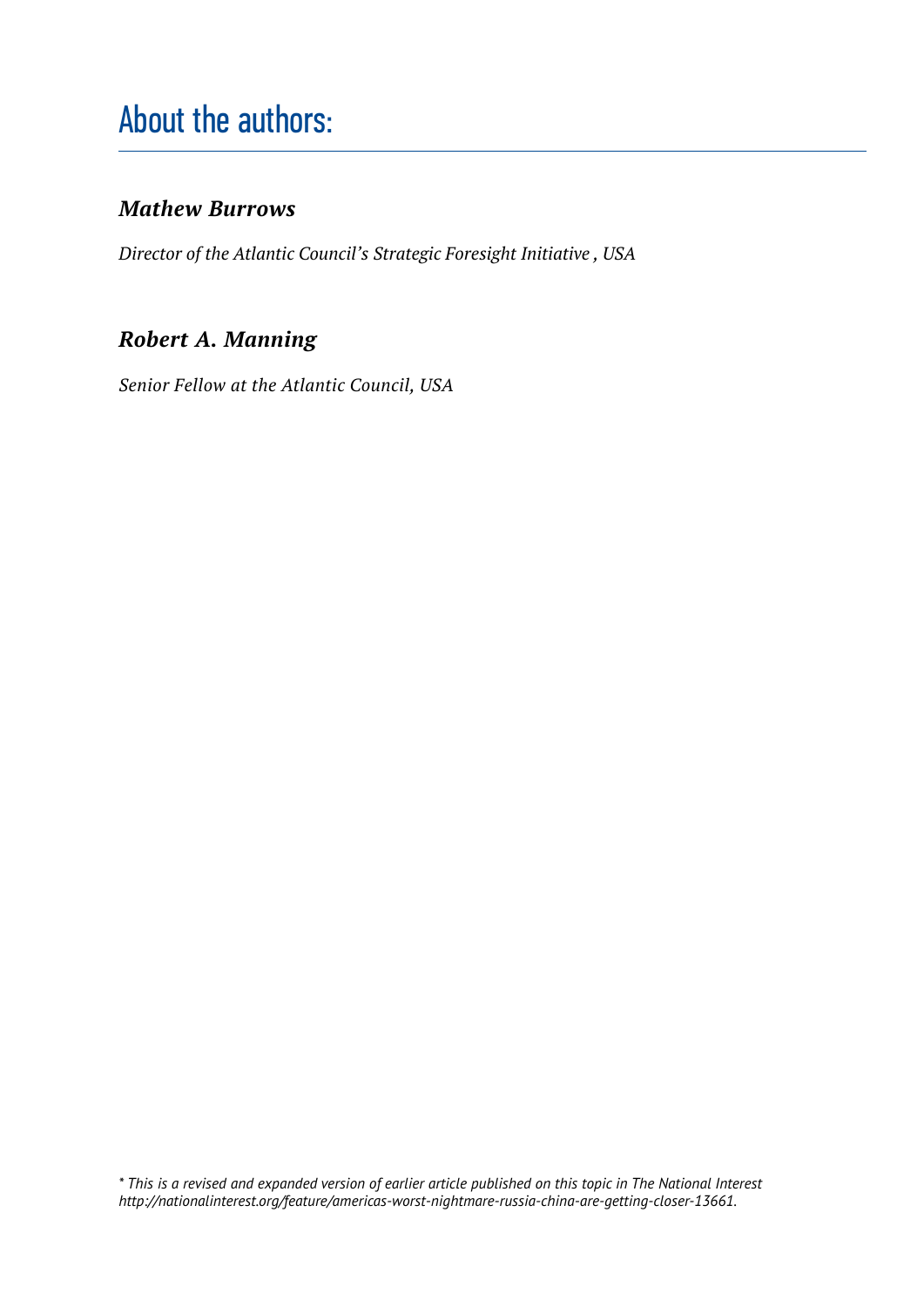It was a brilliant stroke in 1971, when Nixon and Kissinger took advantage of China's fears of the USSR with the historic U.S. opening to China. That chess move created a strategic triangle with the United States in the catbird seat and turned ideology on its head, dividing the two communist regimes. Now amid a surprising attention deficit in the United States, tensions with Russia are resulting in Washington getting the short end of the stick, with risky implications for the global order: Sino-Russian relations are closer than they have been at any time in the past fifty years, giving them the chance to reshape the global order to their liking.

It may be Henry Kissinger's worst nightmare. Whereas Kissinger's strategic logic was to gain advantage for the United States by having better relations with both Moscow and Beijing than they had with each other, it now looks like China will be the winner as the rift grows between Washington and Moscow. While there is a tendency to focus on historic differences, racial fears and geopolitical competition, the new Sino-Russian trend may be more of a marriage of convenience than anybody in the Washington foreign-policy elite will admit.

U.S.-led sanctions against Putin's Russia has led it to "pivot " East, particularly to China – which has its own Eurasia pivot West– even if it means a weakened Moscow being the very Junior Partner. Its long-term energy future lies in Asia, and nearly half a trillion dollars in gas and oil deals with China will bolster a sagging Russian economy. China gains a valuable partner – instead of a rival – for stabilizing and modernizing Eurasia, which China increasingly sees not as a backwater, but its economic future. China's new "One Road, One Belt" pivot west to Eurasia seeks to turn its vulnerability – a border with fourteen nations – into a strategic asset. Together they seek to realize MacKinder's vision of a Eurasian heartland unopposed – with the possible exception of India. Moreover, this occurs at a time when the European Union is economically weak, when the idea of Europe is in question, and with an EU looking mostly inward.

 A successful partnership in Eurasia – boosting its economic prospects by putting in infrastructure and stymieing extremism that threatens authoritarians in Moscow, Beijing and Central Asia – would underline the success of the non-Western model of authoritarian state-centric capitalism. Not just the region, but also Africa and Latin America – where China already has made inroads with its development largesse – are bound to take notice.

To a degree, it already exists. China usually follows Russia's lead in the UN; together they have blocked sanctions against Assad in Syria, making sure the Western-led operation to depose Qaddafi in Libya is the last R2P operation of its kind.<sup>1</sup> The backtracking on democracy which Freedom House already decries – nine years in which there has been declines – would accelerate. Both make no bones about preferring to deal with authoritarians.

Russian efforts on a Eurasian Union would get a further boost. The Shanghai Cooperation Organization is already enlisting more members (Pakistan and India recently joined) as the region senses where the wind is blowing with the United States and NATO leaving a mess behind in Afghanistan. The United States and its Western partners are seen as having their

*<sup>1</sup> R2P is a proposed norm that sovereignty is not an absolute right, and that states forfeit aspects of their sovereignty when they fail to protect their populations from mass atrocity crimes and human rights violations. Namely: genocide, crimes against humanity, war crimes, and ethnic cleansing –* **editor's Note**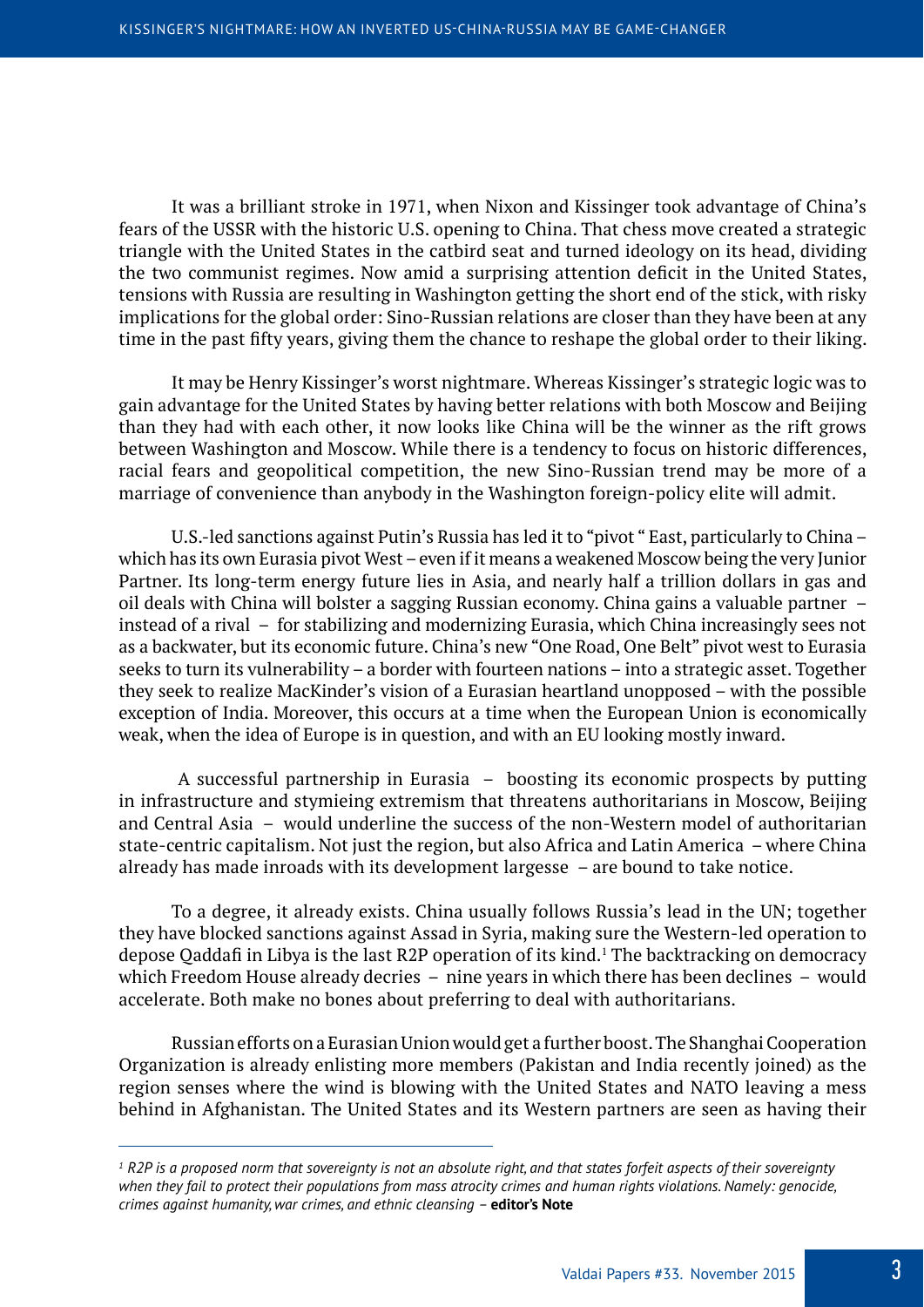hands full in the Middle East, while also assuring Central/Eastern Europeans that NATO's Article V security commitment still stands.

At least for the short-term, Moscow and Beijing have avoided their strategic competition in Central Asia. There appears to be at least a tacit Sino-Russian division of labor in Central Asia, with Moscow taking the lead on security and Beijing flooding the zone with aid and investment. Its new BRICS Development Bank and Asian Infrastructure Investment Bank should lubricate China's efforts to realize its "One Road, One Belt" new silk road strategy. In contrast, the U.S. Shale Revolution and new players like Iraq and Iran have reduced the attractiveness of the Central Asians to the West. The West has more than enough oil. Their markets are now more local. The age of the big pipelines is over, as global LNG markets continue to grow and new gas finds in the Eastern Mediterranean promise more non-OPEC sources of energy.

Counterterrorism was another source of attractiveness to the region. Supplying Afghanistan with troops and supplies meant the United States and its allies needed the Central Asians. Now the footprint is much less. Counterterrorism is done on the cheap with drones – and in Pakistan and Afghanistan we don't even need permission. The US exit is an opportunity for China's Eurasian gambit.

#### Global Consequences

Beyond their Eurasian symmetry, there are a host of common interests, both in opposition to U.S. primacy, U.S. values of democracy and transparency and a shared desire for a more multipolar world order. Both are pursuing nationalist agendas, drawing on historic, cultural identities. Both seek an authoritarian capitalist model in opposition to the "Washington Consensus." Both oppose an open internet and with similar notions of Internet "sovereignty", seek to Balkanize it and have signed a pact on cybersecurity matters.

Cooperation between the Chinese and Russian militaries has increased significantly, showcased in their recent largest ever joint naval exercises in the Sea of Japan involving dozens of warships, submarines, fighter aircraft and hundreds of marines. A not-so-subtle message to the US.

This raises profound questions about the future of global governance and the dynamics of world order. In the worst-case scenario, a new bipolarity could emerge, with China, Russia and a handful of authoritarian regime from Central Asia on one pole and the United States, EU and Asian allies and partners on the other. This is not a recipe for peace and prosperity. It would leave many of what were once known as "nonaligned" nations like India, Brazil, Turkey, Egypt and others caught in between.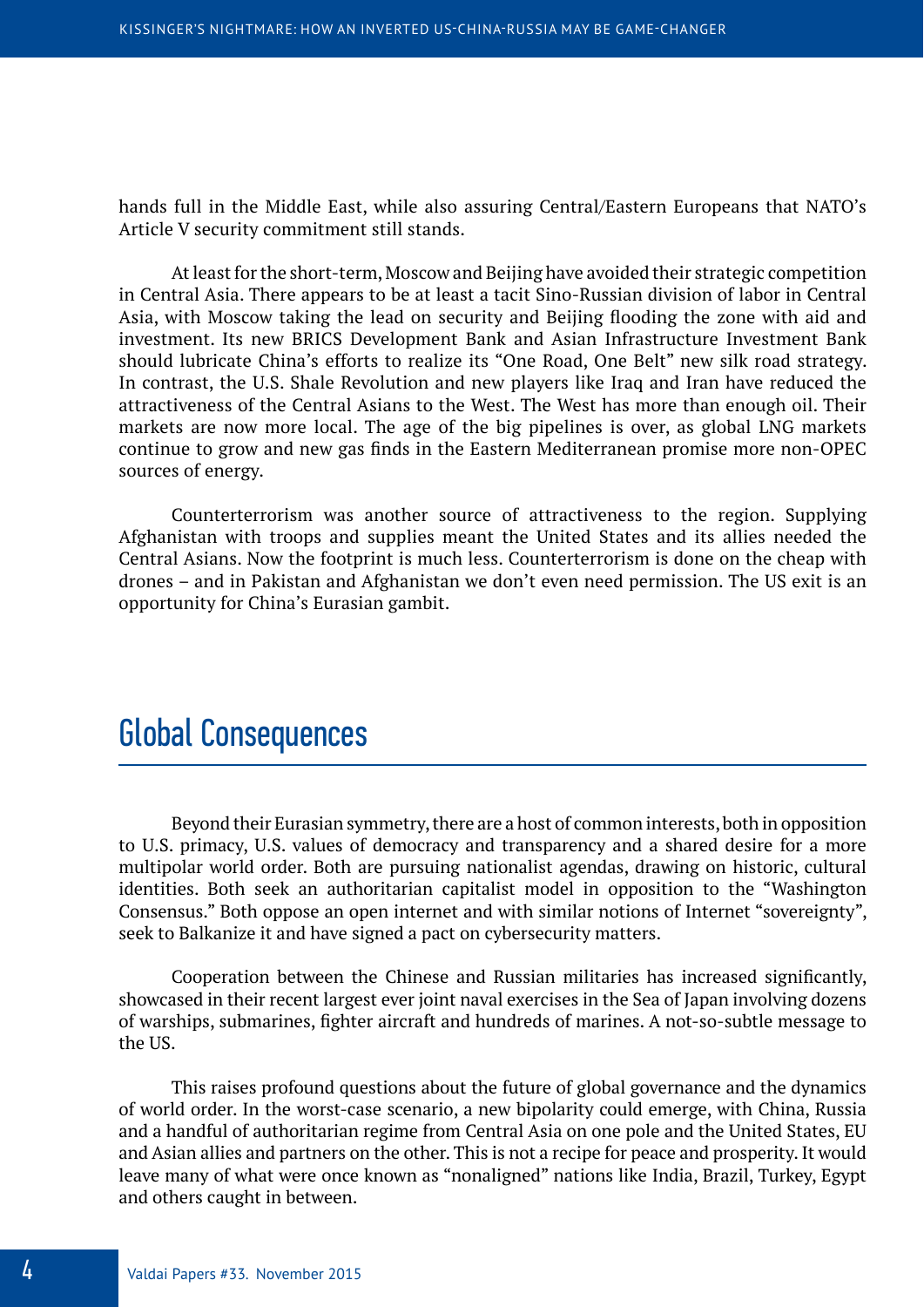#### Sino-Russian Contradictions

Yet there are also other, contrasting trends. While Russia has sought to pull back from the global economy it entered into upon the collapse of the USSR in 1991, China has bet its future on the global economy and has a domestic agenda of market reforms aimed at transforming its investment-driven, export-oriented economy into a consumer-led innovative economy. Then there is China's economic calculus: Chinese trade with the United States, EU and Japan was \$1.4 trillion in 2014 compared to \$88 billion in Sino-Russian trade in 2014, with a downward trend as China's economy slows and Russia's economy is in negative growth, a recession likely to persist into 2017

Some of the oil and gas megadeals they have signed over the past several years may be at risk – or at least slow to be realized. A slowing Chinese economy, flatter energy demand growth, lower oil prices and a changing global gas market have changed Beijing's energy calculus. Getting locked into multibillion dollar pipelines is increasingly less attractive to Beijing.

Gazprom signed a 30-year gas deal estimated \$400 billion during Putin's visit to China in May 2014. Yet to date, no agreed gas price has been revealed. Oil shipments to China have dropped to below contracted levels – 1.48 mil tonnes in 2015 of 5 mil tonnes contracted. Nor have Beijing and Moscow agree on advance payments needed for Moscow to build the gas pipeline. China is not providing \$25 billion to finance the Power of Siberia pipeline. One of Moscow's big hopes was for another gas pipeline from western Siberia to the Chinese market, which would reduce Moscow's reliance on Europe as a gas market. But China has yet to agree to the Altai pipeline deal, and is reluctant to commit upwards of \$25 billion amidst a glut of global gas and a burgeoning LNG market.

The Chinese have yet to step up to the plate and compensate for the capital flight from Russia in the wake of the Western sanction. China put in only \$1.6 billion into the Russian economy in 2014 versus almost \$152 billion that was lost due to capital flight. A \$150 billion Yuan currency swap with Russia's Central Bank last year has found little demand, as it can only be used in short-term trade financing. Most importantly for Russia's future, it's not clear that the turnaround will be anytime soon. Western sanctions look set to stay at least for the next couple years and what was an insatiable appetite for commodities will never return even when the current slump ends and Chinese demand revives.

While the Russian petro-state appears in slow, but steady decline, China is a rising state, increasingly defining itself as a Great Power, and one seeming intent on fostering a contemporary version of pre-modern Sino-centric tributary rule in Asia.

One staple of Moscow-Beijing ties since the mid-1990s has been massive arms sales fueling China's military modernization and providing Russia one of its few major non-energy exports. This has included key hardware such as the Su-27 multi-role fighter plane, the Su-35 fighter jets, a dozen Kilo class submarines as well as six Lada class subs. More recently, Russia completed a \$3 billion sale of its advanced S-400 surface-to-air missile. Moscow envisions \$20 billion in arms sales by 2020. But increasingly, China has honed its reverse engineering skills and this will cut into future Russian exports. Russia may be facilitating the rise of a potentially competitive major military power.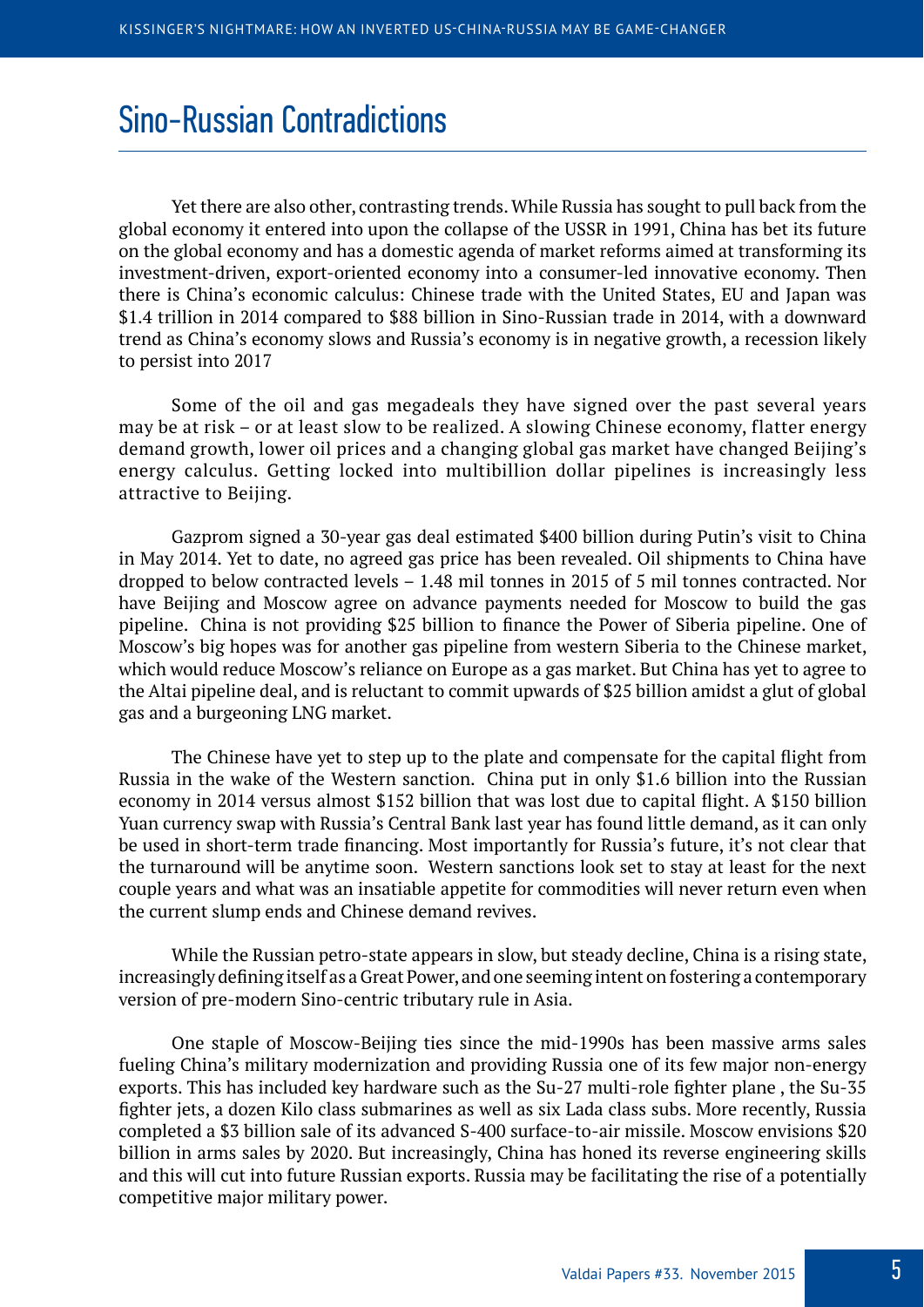China is also uncomfortable with Russian intervention in former Soviet republics where breakaway movements have been encouraged, as in eastern Ukraine. Beijing is obsessed with sovereignty issues. It has not been an enthusiastic supporter of Russian moves in Ukraine.

And as with some Trump-like American nativists fearful of Latin influence, Russia is ill at ease with the Asianification of the Russian Far East. This has racial overtones as well. Moreover, many of China's territorial assertiveness in the East and South China Seas has been based on historical claims. China's Ming dynasty claimed much of the Russian Far East, before Moscow occupied it in the late 17th century.

Russia can only hope that the maritime disputes in the East and South China Seas pitting the United States and its allies against China will escalate, throwing Beijing into Moscow's arms. Beijing will see how much the United States respects China's maritime interests.

Do these trends mean that Sino-Russian amiability may not be as durable as some argue? Will historic fears and competition reassert itself? Is there an opportunity for the United States to recreate something closer to the Kissingerian strategic triangle?

### Alternative Futures

We're at a crossroads – and increasingly dangerous one. For the first time since the end of the Cold War, competing visions of world order are developing. The growing Russo-Chinese cooperation has the potential to cement a non-Western animus, leading to a global split. In addition to the re-emergence of major powers such as China and India, a burgeoning strata of dynamic rising middle powers (particularly Brazil, Indonesia, Iran, Nigeria, South Africa, South Korea, Turkey) are already playing an increasingly important role in regional security and global rules-shaping. Many of these emerging states – democracies (liberal and illiberal) as well as authoritarian regimes – harbor resentments against the US- and Western- created and controlled global institutions whose governing structures are largely unchanged since 1947.

Today's world is a fragmented, messy, but not a classically multipolar one, in the sense of a world with relatively equal poles. The United States remains the sole military superpower, with a defense budget larger than the rest of the world combined. Yet – as evident in the outcomes of the wars in Iraq and Afghanistan – military force is often of limited use in solving regional problems. A stable, modernizing Middle East is not, for example, an outcome that the application of external military power can achieve. Solving global problems such as poverty, disease, or climate change may lie more in public-private partnerships than diplomatic arrangements among states or military action.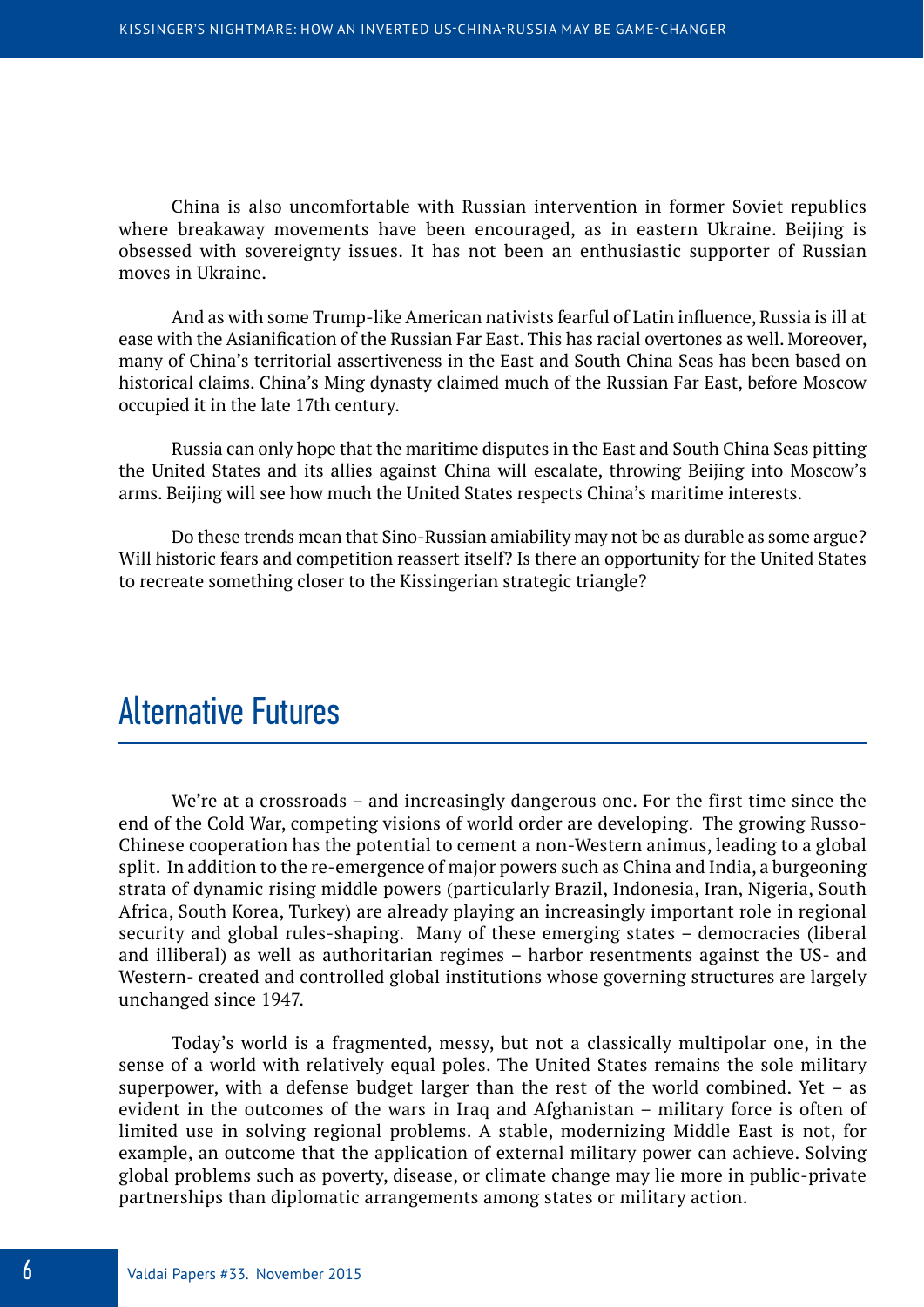In this increasingly post-Western world, Western policies and norms that are viewed as threats to national sovereignty are being more broadly questioned. Thus, values-based issues such as democracy promotion and the Right to Protect (R2P) tend to spark strong counteraction from not just authoritarians like China but also many emerging democracies who worry about maintaining their national sovereignty. After the disastrous NATO intervention in Libya on ostensibly humanitarian grounds, neither Russia nor China are likely to approve any future ventures in the UN Security Council.

The lag between the diffusion of power in the international system and the distribution of power in the structure of multilateral institutions fosters resentment in countries with emerging economies, complicating efforts at global problem-solving. It is relatively easy for nations to block global actions, whether the Kyoto accord on climate change, the Doha global trade round, or UN efforts to forge a treaty to cut off production of fissile material. The growing trend of trying to fashion alternative institutions – from the Chiang Mai Initiative spurred by the 1997–98 Asian financial crisis<sup>2</sup> to China's Asian Infrastructure Investment Bank (AIIB) – increases the difficulty of forging international cooperation to address global problems.

Turning the clock back to a Western-centric – albeit more inclusive, integrated world order – seems increasingly remote. No one can foretell the future, but three possible new world orders are possible.

#### A New Cold War

In a repeat of Churchill's 1946 dictum: a new curtain descends across the world, dividing the world between US and its allies and partners and a loose coalition of China, Russia, Central Asians and other supporters. This would not be good for either side. Over time, China and Russia would lose its outlet to Western markets. The potential for outright conflict would rise and global cooperation needed for challenges like climate change and failed states would languish. In this scenario, we could see the Middle East rage out of control. Globalization itself would be tested and likely to revert to its historic cyclical patterns of bursts and busts. Robust global growth would stop and the emerging middle class in the global south would lose their grip and slide backwards into poverty.

*<sup>2</sup> Tighter integration according to the formula "ASEAN plus three countries" China, Japan and South Korea –* **editor's Note**.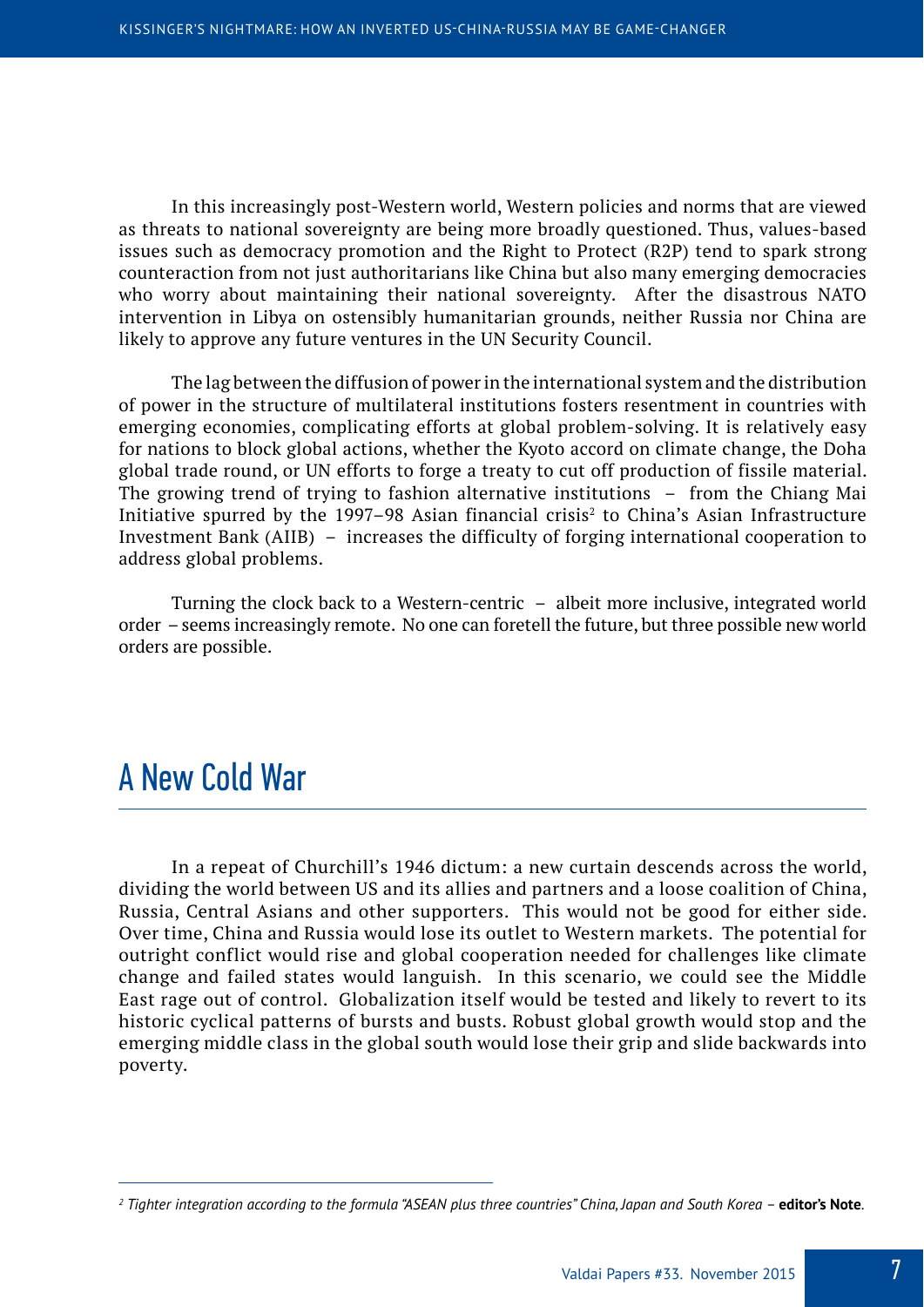#### Eurasia Leading the Way

A successful Russo-Chinese partnership would showcase the non-Western model of authoritarian state-centric capitalism. Over time, the Sino-Russian cooperation can extend to developing a new non-Western global architecture. Russia and China would make Shanghai Cooperation Organization into the premier Asian regional body, overshadowing the USorchestrated TPP. A boosted partnership in the UN, Bretton Woods and WTO would make these institutions more attuned and responsive to non-Western goals.

In this scenario, US and China do not fully reconcile, but could create a framework for strategic stability to better manage competition. China's markets reforms would necessitate tempering tensions with the West. Similarly, the Russia economy will require the rollback of Western sanctions even as Russia sustains a greater level of focus on Asia. Over time, contradictions in Sino-Russian interests in Central Asia may put limits on regional cooperation.

#### A New Global Concert

A less likely but altogether better outcome for everyone would be establishment of new global concert. This would require US and China to move beyond current strategic competition and actually define a "new model of major power relations". Lowering tensions with the US and West could give China space to move forward with market reforms in an effort to avoid getting stuck in the middle income trap. Russia, while pursuing its interests in Asia, would opt eventually for moving closer towards Europe politically and economically in order to work out a modus vivendi with NATO. A German-led Europe would reciprocate with shaping a new inclusive security architecture that takes into account Russia interests in its neighborhood.

A threatening global context for the West as well as Russia and China could also be a trigger for more global cooperation. Possible triggers include a new level of hostilities in the Middle East. For example, if Iran doesn't live up to the terms of its recent agreement, a united international community may need to intervene to avoid the region devolving into a full scale conflict between Israel and Sunni powers against Iran and its allies. A possible nuclear exchange between India and Pakistan would be another trigger.

Such a "global concert" could be sustained with an inclusive process of arms control and nonproliferation, forcing all the nuclear states to work together. From this could result the remaking of existing global institutions: the G-20 would be beefed up and becomes the new UN Security Council. Asians are given a much bigger role in the Bretton Woods institutions. The peacekeeping force sent to implement peace agreements in the Middle East or South Asia would be an international effort. NATO, China's PLA, Indians, and Russians would command and coordinate the effort as a group.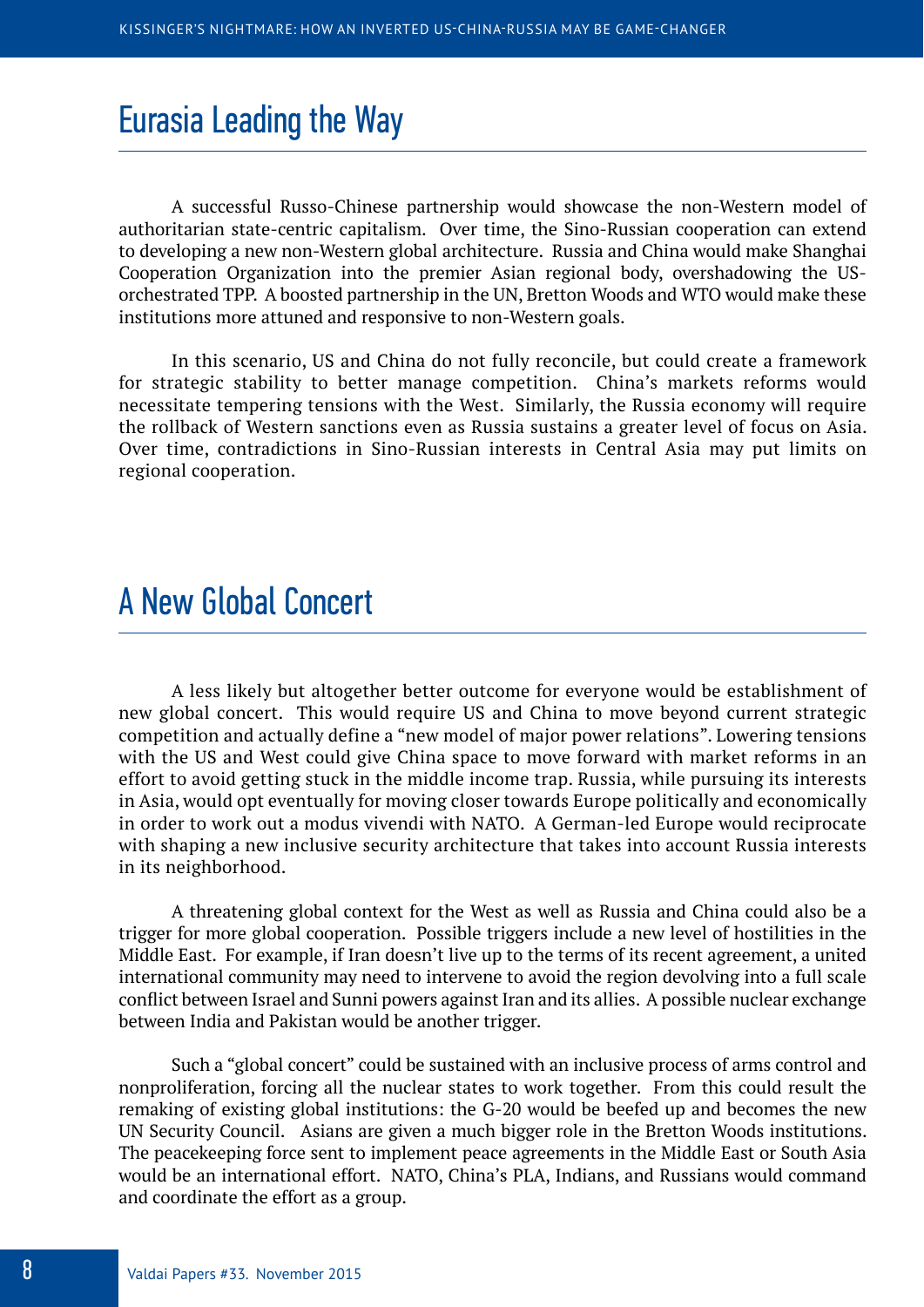#### Ball in the United States' Court

Whether the world moves towards a new, troublesome bipolarity or in the direction of a more inclusive, still globalizing international order will depend in no small degree to what role the United States plays in a complex landscape where power is diffused and no single nation can singularly shape international outcomes.

It will require more U.S. agility and pragmatic realism, abandoning unipolar tendencies and understanding that the world is increasingly multipolar. To be in the driver's seat, Washington must have good ties with all the players. It is too often assumed by the US foreign policy elite that Russia can be counted out. In a reversion to a bipolarity mentality, China is seen as the new peer competitor (replacing Russia), who is putting at risk a renewed US future in the Pacific. Only with China does the US need to maintain open channels of communications despite the mounting problems in the relationship. Globalization's lesson is that even less powerful states count in this more power diffused environment.

No other power has the US capacity of being at the center of a global network, should it so choose. China and Russia don't have the soft power of a United States that can draw in hundreds of thousands of international students each year to enroll at its top-rated universities. However, the US tendency to make pariahs out of countries doesn't work even for such a powerful country like the US. Instead, it has come back to bite Washington badly. Both Iran and North Korea opted to become nuclear powers because of their fear of regime change by Washington.

Finding a new equilibrium with Russia may require uncomfortable compromises. All the presidential campaigns are likely to outdo themselves in their rhetoric against both Russia and China, missing the opportunity to talk about how the US will need to grapple with a changing world order. We may wish we were back in 1971-1972, but Silicon Valley has yet to construct Jules Verne's time machine. Both the media's and various campaigns' inclinations to sweat small stuff is blinding us to the big strategic shifts. Yes, there's a new Great Game afoot, but the US is being seriously outplayed.